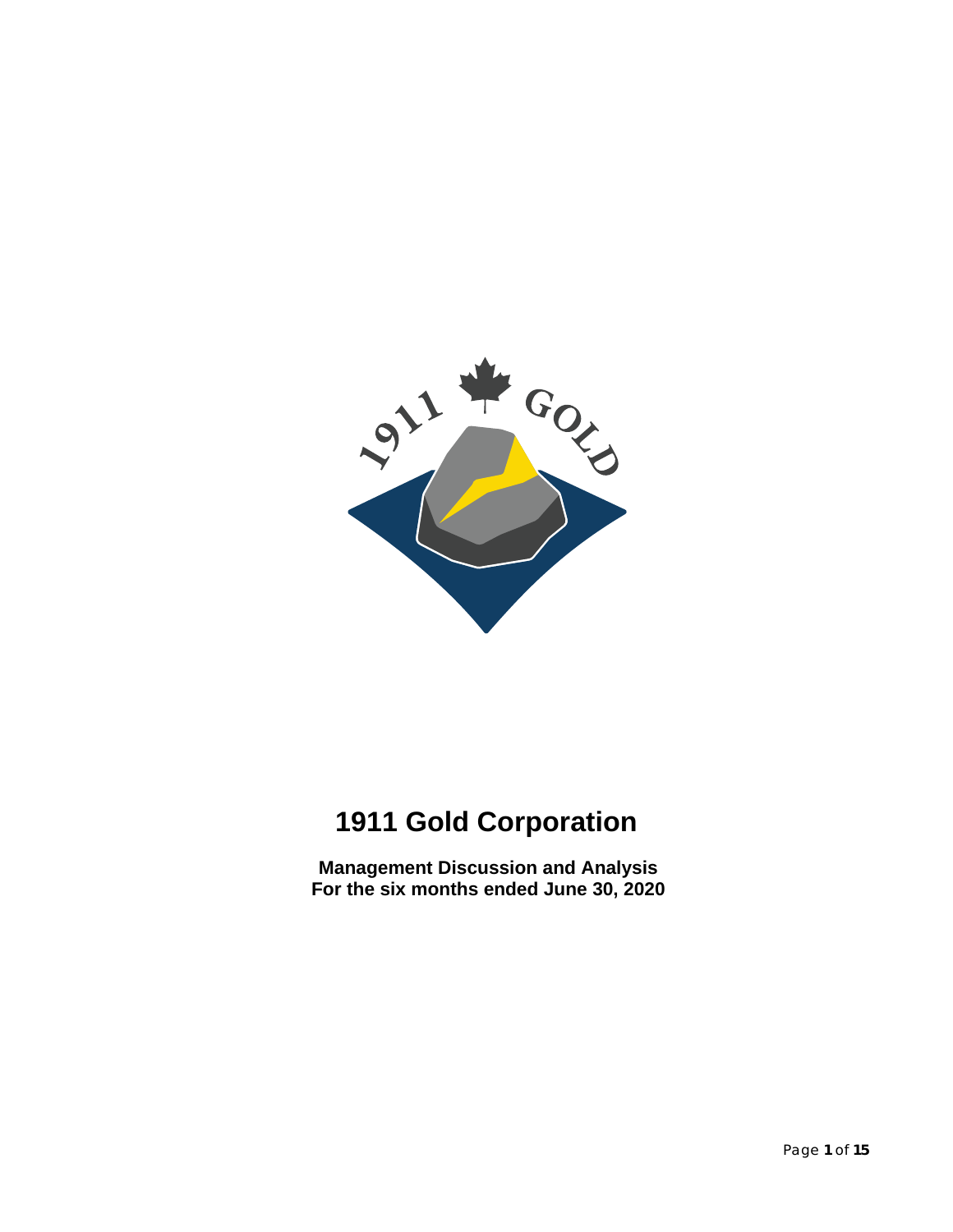This Management Discussion and Analysis ("MD&A") is an overview of all material information about the operations, liquidity and capital resources of 1911 Gold Corporation (the "Company" or "1911 Gold") for the six months ended June 30, 2020. The MD&A was prepared as of August 19, 2020 and should be read in conjunction with the unaudited Condensed Interim Consolidated Financial Statements for the six months ended June 30, 2020 and 2019, the annual audited Consolidated Financial Statements for the years ended December 31, 2019 and 2018, which were prepared in accordance with International Financial Reporting Standards ("IFRS"), as issued by the International Accounting Standards Board ("IASB"), as well as the annual MD&As for the years ended December 31, 2019 and 2018.

In this MD&A, references to grams per tonne and ounces per tonne will be shown as g/t and oz/t. Additional abbreviations that may be used include metres ("m") and tonnes per day ("tpd"). In addition, throughout this MD&A the reporting periods for the three and six months ended June 30, 2020 and 2019 are abbreviated as Q2 2020, Q2 YTD 2020, Q2 2019, and Q2 YTD 2019, respectively.

The Company was incorporated on May 3, 2018 in connection with the arrangement agreement ("Arrangement Agreement") between Klondex Mines Ltd. ("Klondex"), Hecla Mining Company ("Hecla"), and 1156291 B.C. Unlimited Liability Company, a wholly owned subsidiary of Hecla to hold Klondex's former Canadian assets comprised of Klondex Canada Ltd. (subsequently renamed to 1911 Gold Canada Ltd., ("1911 Gold Canada")) and Bison Gold Resources Inc. ("Bison"). Under the terms of the Arrangement Agreement, which closed on July 20, 2018, Hecla acquired all the outstanding common shares of Klondex and holders of common shares of Klondex ("Klondex Shareholders") received consideration consisting of either cash, Hecla common stock, or a combination of cash and Hecla common stock, plus shares of 1911 Gold. On July 4, 2019, the Company amalgamated its 100% owned subsidiary, Bison Gold Resources Inc. into its other 100% owned subsidiary, 1911 Gold Canada Corporation. On December 1, 2019, 1911 Gold Corporation and 1911 Gold Canada were then amalgamated.

The Company's common shares are listed on the TSX Venture Exchange ("TSX-V") under the symbol "AUMB" and in the United States on the OTCBB under the stock symbol "HAVXF". Additional information related to the Company is available on SEDAR at www.sedar.com and on the Company's website [www.1911gold.com.](http://www.1911gold.com/)

# **OVERVIEW**

1911 Gold is a junior gold producer and explorer that owns the True North mine and mill complex located in Bissett, Manitoba, and is currently reprocessing historic tailings on a seasonal basis. In addition to operating True North, 1911 Gold holds highly prospective mineral claims, totaling approximately 54,000 hectares, within and adjacent to the Rice Lake greenstone belt. 1911 Gold believes its land package offers a prime exploration opportunity, with potential to develop a significant mining district centered on its True North facility. The Company also owns the Apex property near Snow Lake, Manitoba and the Denton-Keefer and Tully properties near Timmins, Ontario. 1911 Gold intends to focus on both organic growth opportunities and accretive acquisition opportunities in North America.

# **HIGHLIGHTS**

- On April 30, 2020, the Company released assay results for 9 drillholes (totaling 2,539 metres) from the Phase 1 exploration drilling program, with the following highlights from the Bidou and Tinney projects:
	- Drillhole TS-20-003 intersected a shear-hosted quartz vein with visible gold at the previouslyuntested Tinney Shear target, yielding 26.42 g/t Au over 2.03 metres, including 50.85 g/t Au over 1.03 metres;
	- Drillhole TS-20-004, collared 290 metres along strike from TS-20-003 on the Tinney Shear, intersected multiple zones of gold mineralization, highlighted by a shear-hosted vein with visible gold in strongly altered felsic porphyry, which yielded 43.27 g/t Au over 0.65 metres;
	- Drillhole CG-20-001 intersected gold mineralization associated with shear-hosted quartz veins at the previously untested Cougar target, highlighted by 9.29 g/t Au over 2.55 metres (including 18.80 g/t Au over 1.05 metres);
	- Drillhole CG-20-002, collared 85 metres along strike to the north of CG-20-001, intersected 37.65 g/t Au over 0.5 metres;
	- Drillhole BL-20-002, collared 150 metres west of BL-19-001, intersected several zones of gold mineralization associated with shear and extension veins in strongly sulphidized gabbro at the Bidou South target, highlighted by 2.17 g/t Au over 12.22 metres (including 3.70 g/t Au over 3.13 metres and 10.70 g/t Au over 0.84 metres).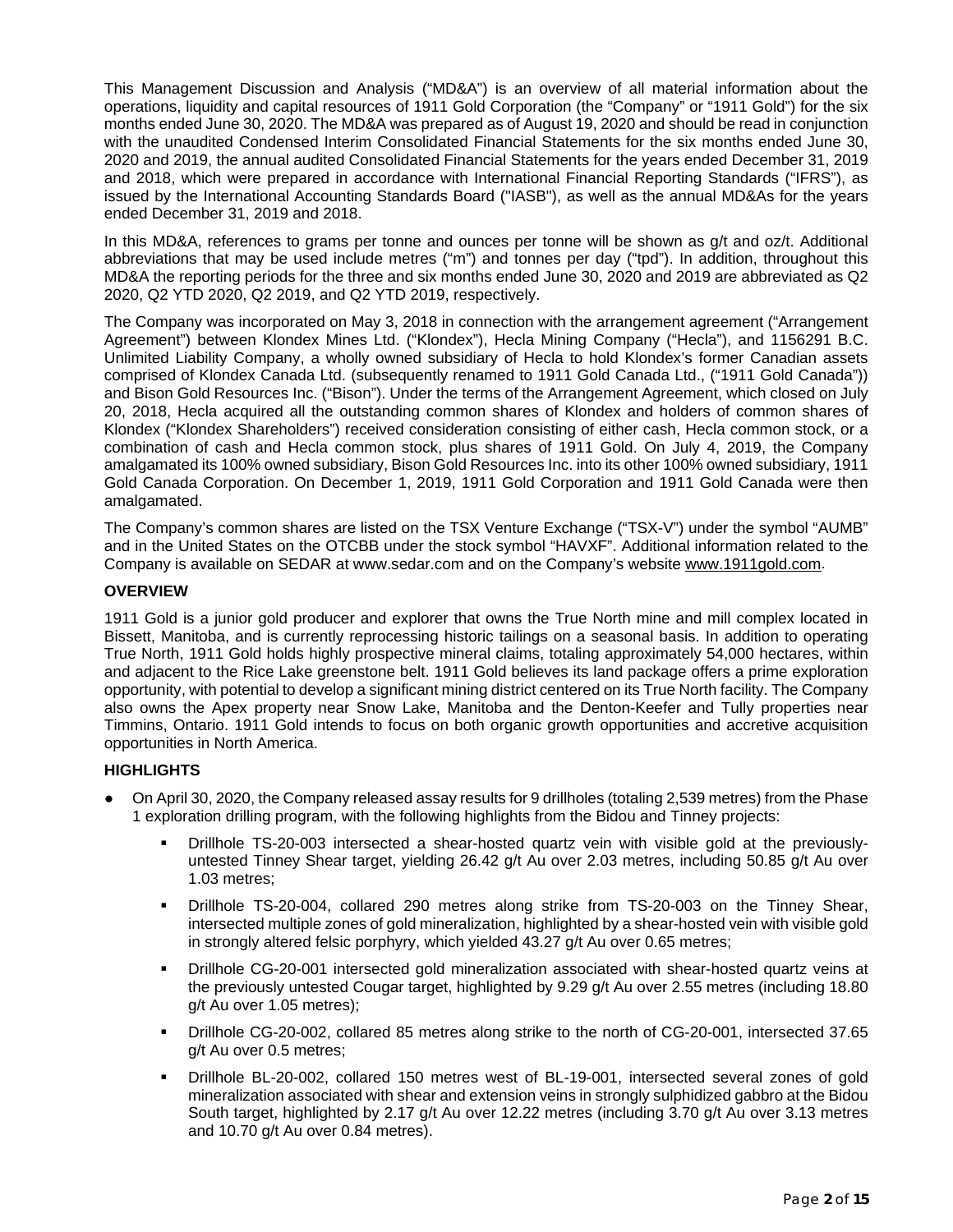- On May 20, 2020, the Company released assay results for the final 9 drillholes (totaling 2,539 m) from the Phase 1 exploration drilling program, with the following highlights from the Bidou and Tinney projects:
	- Drillhole TS-20-006: returned 2.25 g/t Au over 3.7 m, including 13.92 g/t Au over 0.5 m; this drillhole was collared on the Tinney Shear target 50 m southeast of drillhole TS-20-003,;
	- Drillhole EO-20-002: intersected a visible gold-bearing stockwork-breccia vein system hosted by felsic porphyry at the previously untested Edna-Otter target, returning 4.29 g/t Au over 3.95 m, including 6.2 g/t Au over 2.55 m and 28.29 g/t Au over 0.5 m;
	- Drillhole EO-20-001: located 100 m along strike to the northwest of EO-20-002, this drillhole yielded two significant intercepts of 0.64 g/t Au over 5.6 m and 1.3 g/t Au over 4.1 m, the latter including 5.14 g/t Au over 0.6 m, both hosted by quartz vein stockworks in felsic porphyry;
	- **•** Drilling at the previously untested Janet target yielded multiple intercepts of gold mineralization over a 300 m strike length of the target structure, highlighted by 0.96 g/t Au over 6.85 m in drillhole JT-20-001, and 2.44 g/t Au over 5.3 m in drillhole JT-20-003.
- On May 21, 2020, following a six-week reduction in site personnel implemented to reduce the risk of outbreak from the novel coronavirus (COVID-19), the Company returned all Manitoba-based personnel to site and commenced the 2020 field exploration program and tailings re-processing operations. The decision to return personnel to site was based on the significant reduction in COVID-19 cases in Manitoba and the implementation of enhanced sanitation and physical distancing protocols at site. Exploration programs are proceeding as planned in six project areas, with emphasis on the previously drilled Tinney and Bidou projects. Since the resumption of tailings operations, the site has processed an average of 1,100 tpd at average grades of 0.7 g/t.
- On July 14, 2020 the Company completed a private placement by issuing 8,200,000 flow-through common shares for gross proceeds of \$5,208,000. The Flow-Through Shares were issued in two tranches with tranche one consisting of 4,275,000 Flow-Through Shares (the "Premium FT Shares") issued to purchasers resident in Manitoba at a price of \$0.75 per Premium FT Share for aggregate gross proceeds of \$3,206,250 and tranche two consisting of 3,925,000 Flow-Through Shares (the "National FT Shares") issued to purchasers resident outside of Manitoba at a price of \$0.51 per National FT Share for aggregate gross proceeds of \$2,001,750.

In connection with the Offering, the Company issued the underwriters non-transferable broker warrants of the Company ("Broker Warrants") equal to 4.0% of the aggregate number of Flow-Through Shares issued, and a reduced number of Broker Warrants equal to 2.0% of the aggregate number of Flow-Through Shares issued to certain purchasers on the "President's List". Each Broker Warrant is exercisable to acquire one common share in the capital of the Company at an exercise price of \$0.60 per share until January 14, 2022.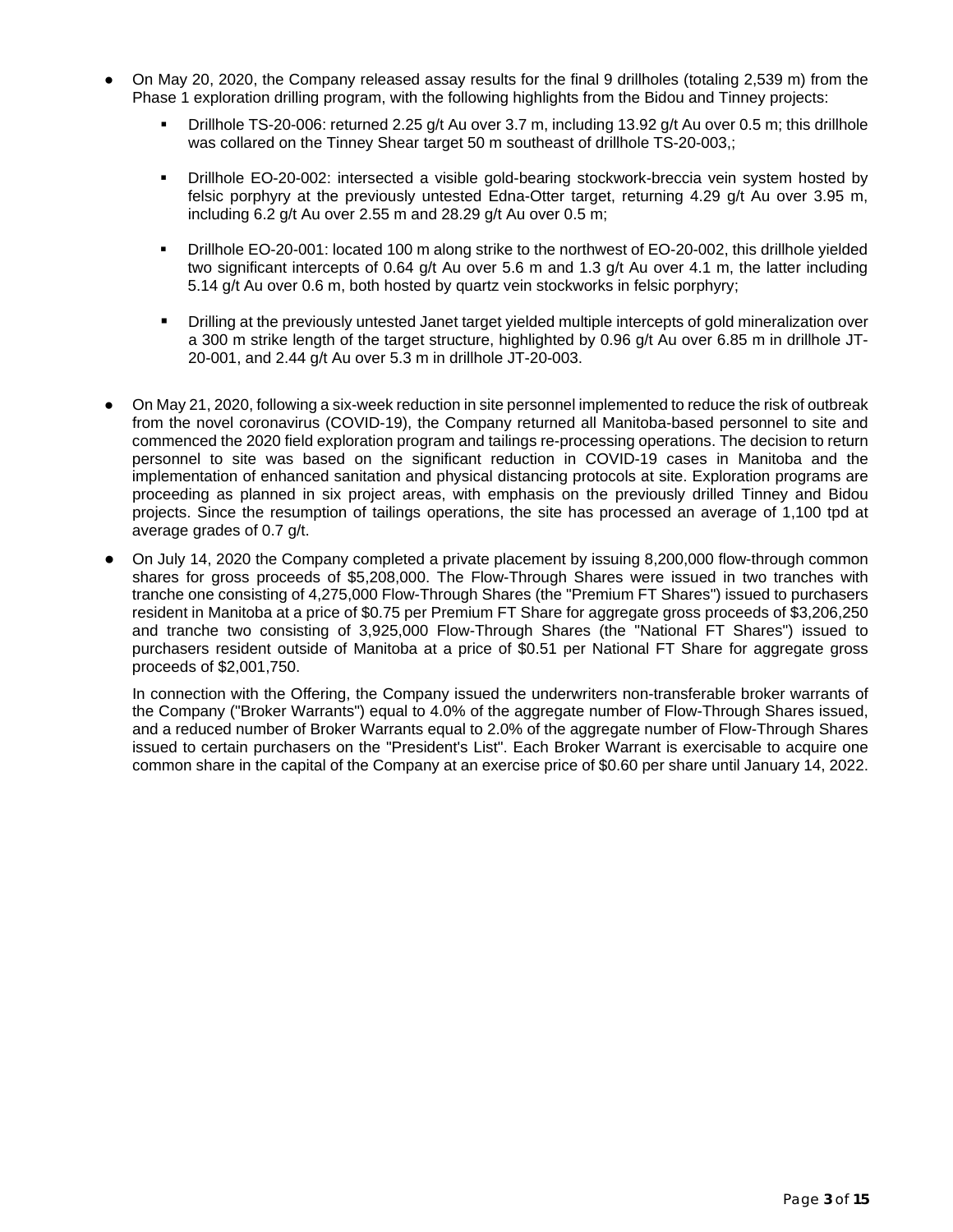# **FINANCIAL AND OPERATING SUMMARY**

| <b>Six Months Ended June 30</b>            | 2020           | 2019                     |
|--------------------------------------------|----------------|--------------------------|
| <b>Financial Results (in thousands)</b>    |                |                          |
| Revenue                                    | \$<br>272      | \$<br>779                |
| Cost of sales:                             |                |                          |
| <b>Production costs</b>                    | 3,354          | 5,306                    |
| Depreciation and depletion                 | 1,226          | 1,818                    |
| <b>Total Cost of Sales</b>                 | 4,580          | 7,124                    |
| <b>General and Administrative Costs</b>    | 851            | 834                      |
| <b>Exploration expense</b>                 | 1,865          | 975                      |
| Other (income) expenses                    | (612)          | (269)                    |
| <b>Net Loss and Comprehensive loss</b>     | \$<br>(6, 412) | \$<br>(7, 885)           |
| <b>Operating Results</b>                   |                |                          |
| Gold ounces sold                           |                | 433                      |
| Average realized price                     | \$             | \$<br>1,804              |
| <b>Per Share Data</b>                      |                |                          |
| Basic and diluted loss per share           | \$<br>(0.17)   | \$<br>(0.23)             |
| Weighted average common shares outstanding | 38,156,022     | 34,540,691               |
| <b>Balance as of</b>                       | June 30, 2020  | <b>December 31, 2019</b> |
| <b>Financial Position (in thousands)</b>   |                |                          |
| Cash and cash equivalents                  | \$<br>2,797    | \$<br>9,630              |
| <b>Total assets</b>                        | 41,149         | 48,381                   |
| <b>Total liabilities</b>                   | 3,944          | 4,822                    |
| Shareholder equity                         | 37,205         | 43,559                   |

# **REPORT ON OPERATIONS**

The Company recommenced tailings operations on May 21, 2020, delayed due to the reduction of onsite personnel initiated on March 23, 2020 at the Rice Lake mine in response to the increased risk of COVID-19 outbreak within the Bissett community. The operations averaged 1,073 tpd during the 40 operating days of Q2 2020, compared with an average rate of 1,045 tpd over 65 operating days in Q2 2019. The average grade processed during both years was 0.7 g/t. True North operated below the planned production rate of 1,200 tpd as a result of higher than expected rainfall during the month of June, increasing the tailings moisture content which requires additional handling and drying time before it can be processed.

During Q2 2020 the Company received net proceeds of \$0.3 million from 194 gold ounces recovered from the cleanout of certain mill areas completed prior to the reduction of onsite contractors and personnel in mid-March. During Q1 2019 the Company carried out a full cleanout of the mill as well, recovering 470 ounces from cleanup material.

# **EXPLORATION PROPERTIES AND ACTIVITY**

The Company holds strategic exploration properties in Tier 1 mining districts in Manitoba and Ontario, Canada – areas with proven potential for world-class gold deposits – and is focused on advancing these assets to create long-term value for our shareholders.

During 2019 and 2020, the Company has undertaken exploration at three properties in the Rice Lake district (Rice Lake, Central Manitoba and Cryderman) and one property in the Snow Lake district (Apex), and is actively collecting, compiling and evaluating information for other properties in the Company's portfolio.

#### **Rice Lake properties**

The Rice Lake exploration properties, totaling 53,804 hectares, cover the most prospective portions of the Rice Lake greenstone belt, part of the same belt of greenstones that includes the world-class, high-grade Red Lake gold district, located approximately 100 kilometres to the east in Ontario. The Rice Lake belt is bound to the north along much of its length by the crustal-scale Wanipigow Fault, which also extends to Red Lake and is considered to represent a first-order control on gold mineralization, comparable in scale to the Porcupine-Destor Fault in the world-class Timmins-Porcupine Gold Camp. The Company's consolidated land position – the largest ever assembled in the belt – provides an unprecedented opportunity to evaluate this under-explored district at beltscale, utilizing modern exploration methods.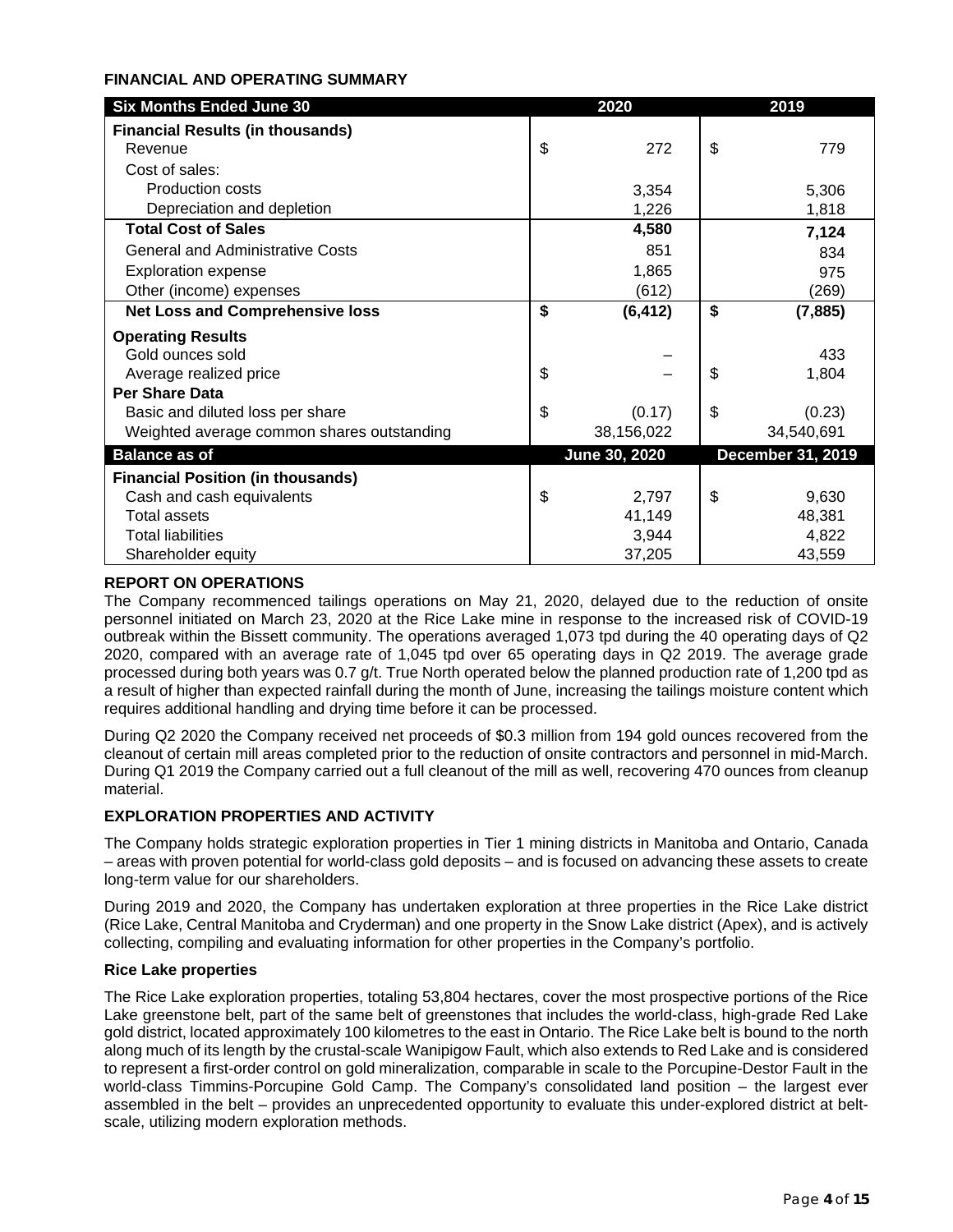# **Exploration program**

In 2019, the Company initiated its maiden exploration program on its 100% owned mineral claims in the Rice Lake greenstone belt. The initial program involved the acquisition of 11,382 additional claims along the belt and completing new high-resolution aeromagnetic and LiDAR surveys over the new claim blocks. This data was then merged with compiled and leveled historical datasets to provide near-seamless coverage of the belt. Fieldwork then commenced in late April 2019 on areas with robust datasets and clearly identified exploration potential, including the Bidou and Tinney projects, located approximately 30 km southeast of Bissett, and the Gold Horse, Poundmaker and Horseshoe projects, located immediately northwest of Bissett (Figure 1). Programs in each of these areas were designed to include systematic collection of new geological datasets to efficiently and effectively advance projects to the stage of drill targeting.

**Figure 1: Exploration projects initiated in 2019 (brown) and 2020 (green), in relation to gold deposits with published historical mineral resources (white).** 



The focused, systematic fieldwork completed in 2019 identified several kilometre-scale targets characterized by anomalous gold in rocks and surficial sediments, and possessing structural and stratigraphic complexities typical of world-class gold deposits in other Archean gold districts. Each target showed clear potential to yield significant new gold discoveries, yet had either no record of historical drilling or was previously tested by only shallow localized drilling below historical showings, which generally did not test principal structures. Four projects (Bidou, Tinney, Horseshoe and Poundmaker) were quickly advanced to drill targeting however, due to unusually mild conditions, resulting in an incomplete freeze-up, the Horseshoe and Poundmaker projects could not be efficiently accessed for drilling during the Phase I exploration drilling program.

#### **2019-2020 Phase I exploration drill program results**

In Q4 2019 and Q1 2020, the Company successfully completed the Phase I exploration drilling program, during which seven targets were tested in the Bidou and Tinney project areas. The program consisted of 28 diamond drillholes (NQ), for a total of 8,086 metres, completed between November 7, 2019 and March 22, 2020.

#### *Tinney project*

The geology of the Tinney project area is analogous to the 60-million-ounce Kalgoorlie Gold Field of the Archean Yilgarn craton in Western Australia, with a thick sequence of iron-rich basalt flows, gabbro sills and siliceous sedimentary units, cut by felsic porphyry intrusions, and occupying the hinge of the regional-scale fold (Beresford Lake anticline), which is partially dismembered by faults and shears. The Gunnar porphyry cuts favourable stratigraphy for 2.5 kilometres along strike and represents a highly prospective setting for vein emplacement, analogous to the 10-million-ounce Sigma–Lamaque deposit in the Val-d'Or camp of the Abitibi greenstone belt in Quebec, Canada. The southern extent of this porphyry hosts the historic Gunnar deposit, which produced approximately 100,000 ounces of gold between 1936 and 1941, from ore grading approximately 12 g/t Au.

During the Phase I exploration drilling program, the Company spent \$522,415 testing three targets on the Tinney project – Tinney Shear, Cougar and Edna-Otter. Highlighted drill intercepts are listed in Table 1.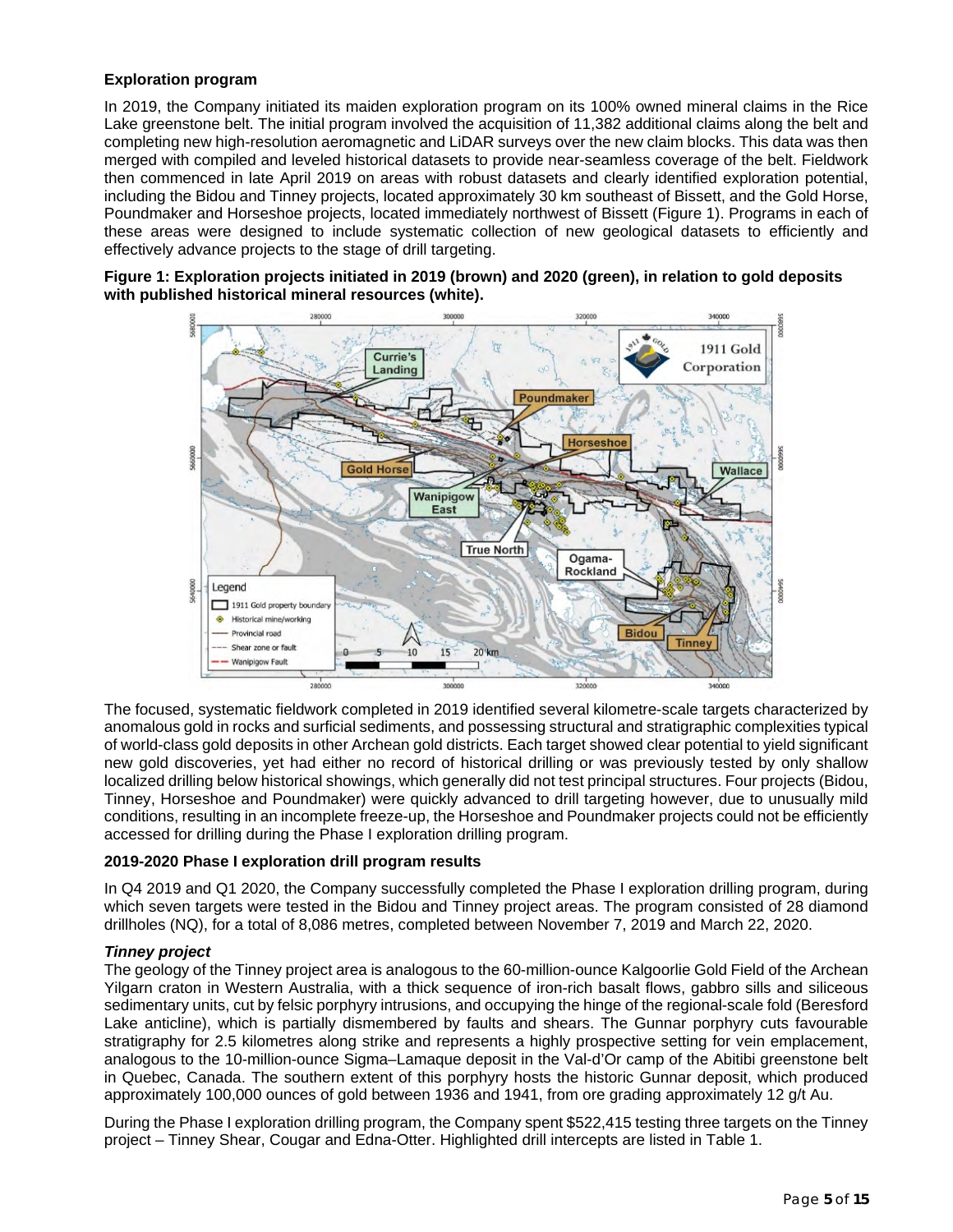**Table 1: Highlighted drill intercepts from the Tinney project area.**

|                                                                                                              |                 | <b>Easting</b> | <b>Northing</b>  | Length | Az.      | Incl.     |      | From   | To     | Length $^{(2)}$ | Gold <sup>(3)</sup> |
|--------------------------------------------------------------------------------------------------------------|-----------------|----------------|------------------|--------|----------|-----------|------|--------|--------|-----------------|---------------------|
| <b>Target</b>                                                                                                | Hole $ID^{(1)}$ |                | (NAD83, UTMZ15N) | (m)    | deg.)    | $(\deg.)$ |      | (m)    | (m)    | (m)             | (g/t)               |
| <b>Tinney Shear</b>                                                                                          | TS-20-001       | 340999         | 5638114          | 326    | 20       | $-65$     |      | 98.66  | 100.74 | 2.08            | 0.95                |
|                                                                                                              |                 |                |                  |        |          |           |      | 115.92 | 116.85 | 0.93            | 1.05                |
|                                                                                                              |                 |                |                  |        |          |           |      | 120.60 | 121.10 | 0.50            | 2.02                |
|                                                                                                              |                 |                |                  |        |          |           |      | 304.00 | 304.50 | 0.50            | 3.46                |
|                                                                                                              | TS-20-002       | 341046         | 5638101          | 203    | 20       | $-55$     |      | 33.06  | 34.06  | 1.00            | 1.55                |
|                                                                                                              | TS-20-003       | 341072         | 5638036          | 308    | 20       | $-60$     |      | 157.00 | 159.03 | 2.03            | 26.42               |
|                                                                                                              |                 |                |                  |        |          |           | inc. | 157.50 | 158.53 | 1.03            | 50.85               |
|                                                                                                              | TS-20-004       | 340809         | 5638151          | 245    | 20       | $-55$     |      | 85.50  | 86.00  | 0.50            | 1.89                |
|                                                                                                              |                 |                |                  |        |          |           |      | 98.70  | 99.30  | 0.60            | 2.40                |
|                                                                                                              |                 |                |                  |        |          |           |      | 151.65 | 152.30 | 0.65            | 43.27               |
|                                                                                                              | TS-20-005       | 340939         | 5638291          | 305    | 200      | $-55$     |      | 238.00 | 239.00 | 1.00            | 2.43                |
|                                                                                                              | TS-20-006       | 341114         | 5638021          | 320    | U<br>020 | $-55$     |      | 160.20 | 163.90 | 3.70            | 2.25                |
|                                                                                                              |                 |                |                  |        |          |           | inc. | 160.90 | 161.40 | 0.50            | 13.92               |
|                                                                                                              |                 |                |                  |        |          |           |      | 184.30 | 184.90 | 0.60            | 1.23                |
| Cougar                                                                                                       | CG-20-001       | 340808         | 5638604          | 281    | 270      | $-50$     |      | 174.70 | 177.25 | 2.55            | 9.29                |
|                                                                                                              |                 |                |                  |        |          |           | inc. | 174.70 | 175.75 | 1.05            | 18.80               |
|                                                                                                              | CG-20-002       | 340772         | 5638681          | 308    | 270      | $-50$     |      | 88.15  | 88.65  | 0.50            | 37.65               |
| Edna-Otter                                                                                                   | EO-20-001       | 340640         | 5638958          | 404    | 200      | $-60$     |      | 229.60 | 230.90 | 1.30            | 3.47                |
|                                                                                                              |                 |                |                  |        |          |           |      | 238.40 | 242.50 | 4.10            | 1.30                |
|                                                                                                              |                 |                |                  |        |          |           | inc. | 238.40 | 239.00 | 0.60            | 5.14                |
|                                                                                                              |                 |                |                  |        |          |           | and  | 242.00 | 242.50 | 0.50            | 3.74                |
|                                                                                                              |                 |                |                  |        |          |           |      | 296.70 | 302.30 | 5.60            | 0.64                |
|                                                                                                              |                 |                |                  |        |          |           | inc. | 298.15 | 298.90 | 0.75            | 2.37                |
|                                                                                                              |                 |                |                  |        |          |           | and  | 300.70 | 302.30 | 1.60            | 0.56                |
|                                                                                                              |                 |                |                  |        |          |           |      | 303.60 | 304.15 | 0.55            | 1.47                |
|                                                                                                              |                 |                |                  |        |          |           |      | 311.00 | 314.00 | 3.00            | 0.48                |
|                                                                                                              | EO-20-002       | 340720         | 5638905          | 395    | 200      | $-55$     |      | 188.60 | 189.50 | 0.90            | 1.15                |
|                                                                                                              |                 |                |                  |        |          |           |      | 225.30 | 229.25 | 3.95            | 4.29                |
|                                                                                                              |                 |                |                  |        |          |           | Inc. | 225.30 | 227.85 | 2.55            | 6.20                |
|                                                                                                              |                 |                |                  |        |          |           | and. | 225.30 | 225.80 | 0.50            | 28.29               |
|                                                                                                              |                 |                |                  |        |          |           |      | 254.50 | 255.65 | 1.15            | 1.71                |
|                                                                                                              |                 |                |                  |        |          |           |      | 261.40 | 261.90 | 0.50            | 1.34                |
|                                                                                                              | EO-20-004       | 340553         | 5639007          | 344    | 200      | $-60$     |      | 217.00 | 217.60 | 0.60            | 2.37                |
| <sup>(1)</sup> Numbering reflects order in which drill holes were laid-out, rather than sequence of drilling |                 |                |                  |        |          |           |      |        |        |                 |                     |
| <sup>(2)</sup> Represents drillcore length, as true width is presently unknown                               |                 |                |                  |        |          |           |      |        |        |                 |                     |
| (3) All reported intervals represent weighted averages; bold values correspond to highlighted intercepts     |                 |                |                  |        |          |           |      |        |        |                 |                     |

# *Bidou project*

The Bidou project area demonstrates stratigraphic and structural similarities to the 3-million-ounce True North deposit on the opposite (northwest) margin of the Ross River pluton, yet has seen only limited previous exploration and drilling. At Bidou, a series of kilometre-scale structures, interpreted from aeromagnetic and LiDAR data, trend east or northeast through a sequence of basalt flows, gabbro sills, sedimentary rocks and felsic porphyry dikes. Where exposed in outcrop, these structures are similar in orientation, deformation style and sense of movement to the prolific '16-type' structures that hosted high-grade ore at True North.

During Q1 2020 the Company spent \$228,616 (Q4 2019 - \$418,557) completing Phase I drill testing of four targets in the Bidou project area – the Bidou Shear, Bidou South, Janet and Midway targets. Highlighted drill intercepts are listed in Table 2.

#### **Table 2: Highlighted drill intercepts from the Bidou project area.**

|                    |                                                                                                              | <b>Easting</b> | Northing         | Length | Az.       | Incl.     |      | From   | To     | Length $^{(2)}$ | Gold <sup>(3)</sup> |
|--------------------|--------------------------------------------------------------------------------------------------------------|----------------|------------------|--------|-----------|-----------|------|--------|--------|-----------------|---------------------|
| <b>Target</b>      | Hole $ID^{(1)}$                                                                                              |                | (NAD83, UTMZ15N) | (m)    | $(\deg.)$ | $(\deg.)$ |      | (m)    | (m)    | (m)             | (g/t)               |
| <b>Bidou Shear</b> | BS-19-001                                                                                                    | 336612         | 5637910          | 269    | 200       | $-70$     |      | 98.11  | 100.15 | 2.0             | 3.24                |
|                    |                                                                                                              |                |                  |        |           |           | inc. | 98.11  | 98.80  | 0.7             | 9.40                |
|                    |                                                                                                              |                |                  |        |           |           |      | 101.26 | 101.76 | 0.5             | 2.13                |
|                    |                                                                                                              |                |                  |        |           |           |      | 102.40 | 114.31 | 11.9            | 0.19                |
|                    | BS-19-002                                                                                                    | 336695         | 5637859          | 302    | 200       | $-75$     |      | 81.80  | 84.25  | 2.5             | 2.64                |
|                    |                                                                                                              |                |                  |        |           |           | inc. | 83.65  | 84.25  | 0.6             | 9.98                |
|                    | BS-20-005                                                                                                    | 337227         | 5637596          | 345    | 240       | $-55$     |      | 30.10  | 30.55  | 0.45            | 1.41                |
|                    |                                                                                                              |                |                  |        |           |           |      | 104.00 | 104.50 | 0.50            | 1.17                |
|                    |                                                                                                              |                |                  |        |           |           |      | 116.75 | 117.30 | 0.55            | 1.27                |
| <b>Bidou South</b> | BL-19-001                                                                                                    | 335116         | 5637916          | 314    | 165       | $-70$     |      | 38.50  | 40.31  | 1.8             | 1.66                |
|                    |                                                                                                              |                |                  |        |           |           | inc. | 38.50  | 39.09  | 0.6             | 3.72                |
|                    |                                                                                                              |                |                  |        |           |           |      | 166.80 | 167.75 | 1.0             | 3.47                |
|                    | BL-20-002                                                                                                    | 334971         | 5637967          | 305    | 165       | $-55$     |      | 174.00 | 186.22 | 12.22           | 2.17                |
|                    |                                                                                                              |                |                  |        |           |           | inc. | 174.00 | 177.13 | 3.13            | 3.70                |
|                    |                                                                                                              |                |                  |        |           |           | and  | 178.23 | 179.07 | 0.84            | 10.70               |
|                    |                                                                                                              |                |                  |        |           |           | and  | 181.10 | 181.73 | 0.63            | 2.19                |
|                    |                                                                                                              |                |                  |        |           |           | and  | 183.60 | 186.22 | 2.62            | 1.68                |
| Midway             | MW-19-001                                                                                                    | 337903         | 5638804          | 200    | 215       | $-70$     |      | 129.20 | 131.62 | 2.4             | 0.34                |
|                    |                                                                                                              |                |                  |        |           |           | inc. | 131.33 | 131.62 | 0.3             | 2.23                |
|                    | MW-19-003                                                                                                    | 338186         | 5638643          | 318    | 215       | $-55$     |      | 241.30 | 241.65 | 0.4             | 3.22                |
|                    | MW-19-004                                                                                                    | 338285         | 5638427          | 170    | 215       | $-50$     |      | 52.85  | 57.60  | 4.8             | 0.22                |
|                    | MW-19-006                                                                                                    | 338288         | 5638428          | 203    | 130       | -60       |      | 136.95 | 138.50 | 1.6             | 1.48                |
|                    |                                                                                                              |                |                  |        |           |           | inc. | 136.95 | 137.25 | 0.3             | 5.76                |
| Janet              | JT-20-001                                                                                                    | 335718         | 5638550          | 305    | 175       | $-60$     |      | 58.00  | 64.85  | 6.85            | 0.96                |
|                    |                                                                                                              |                |                  |        |           |           | inc. | 58.00  | 59.00  | 1.00            | 3.53                |
|                    |                                                                                                              |                |                  |        |           |           |      | 87.00  | 88.00  | 1.00            | 1.34                |
|                    |                                                                                                              |                |                  |        |           |           |      | 92.00  | 94.00  | 2.00            | 1.04                |
|                    |                                                                                                              |                |                  |        |           |           |      | 113.00 | 113.50 | 0.50            | 5.14                |
|                    |                                                                                                              |                |                  |        |           |           |      | 124.70 | 127.00 | 2.30            | 1.92                |
|                    | JT-20-002                                                                                                    | 335829         | 5638547          | 326    | 175       | -60       |      | 154.40 | 157.40 | 3.00            | 0.48                |
|                    |                                                                                                              |                |                  |        |           |           | inc. | 154.40 | 155.40 | 1.00            | 1.03                |
|                    | JT-20-003                                                                                                    | 335527         | 5638535          | 275    | 175       | -60       |      | 102.20 | 107.50 | 5.30            | 2.44                |
|                    |                                                                                                              |                |                  |        |           |           | inc. | 104.40 | 107.50 | 3.10            | 3.16                |
|                    |                                                                                                              |                |                  |        |           |           | and  | 105.90 | 107.50 | 1.60            | 4.37                |
|                    | <sup>(1)</sup> Numbering reflects order in which drill holes were laid-out, rather than sequence of drilling |                |                  |        |           |           |      |        |        |                 |                     |
|                    | <sup>(2)</sup> Represents drillcore length, as true width is presently unknown                               |                |                  |        |           |           |      |        |        |                 |                     |

<sup>(3)</sup> All reported intervals represent weighted averages; bold values correspond to highlighted intercepts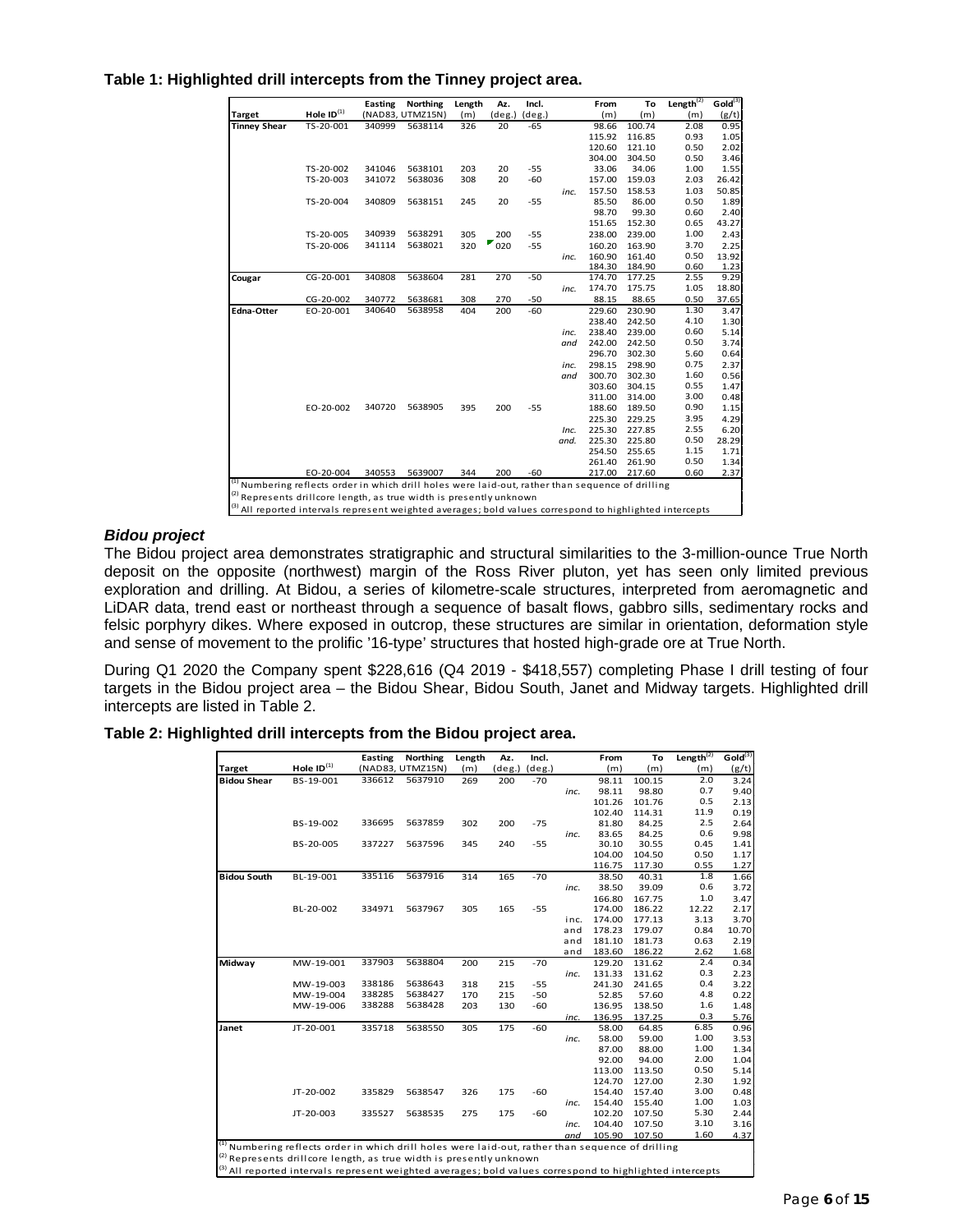## **2020 Exploration Program**

On April 28, 2020, field crews began mobilizing to the True North site at Bissett, Manitoba, in advance of the 2020 field exploration program. This mobilization occurred in stages over several weeks, with strict adherence to comprehensive guidelines implemented by the Company to mitigate the spread of COVID-19, based on guidelines provided by federal and provincial public health officials.

The full field program was underway by mid-May 2020, with the goal of further advancing targets identified in 2019 and identifying compelling new drill targets for the Company's fully-funded Phase II exploration drilling program, planned to include 18,000 metres of drilling in Q4 2020 and Q1 2021.

Priority project areas for the 2020 field exploration program—Bidou and Tinney—were advanced significantly in the past 12 months and continue to yield exciting new results. In addition, field crews are identifying and refining targets at the Poundmaker, Gold Horse and Horseshoe Lake projects, and have initiated exploration at the new Currie's Landing, Wallace Lake and Wanipigow East projects.

The new projects, located along the crustal-scale Wanipigow Fault, were identified on the basis of geological similarities to other major Archean gold deposits (Figure 1) as follows:

- Currie's Landing: analogous structural setting to the 3-million-ounce True North Gold Deposit at Bissett; second and third-order splay structures off the Wanipigow Fault;
- Wallace Lake: correlative rocks to the prolific Balmer assemblage in the 30-million-ounce Red Lake Gold Camp; second and third-order splay structures off the Wanipigow Fault; and
- Wanipigow East: analogous structural setting to the 4-million-ounce Meliadine Gold Deposit in Nunavut; sheared and folded iron formations along the crustal-scale Wanipigow Fault.

Work to date on these projects includes reconnaissance geological mapping and prospecting . As a prelude to fieldwork in the Wanipigow East project area, the Company contracted a 2D pole-dipole DCIP (DC resistivity and induced polarization) survey to test the application of this method to detect and delineate sulphide mineralization beneath the thick blanket of conductive glaciolacustrine clay that typically fills the major topographic lineament that coincides with the Wanipigow Fault along much of its length. The clay blanket has significantly hindered historical exploration efforts. The target here is sulphide-associated gold mineralization hosted by sheared and folded iron formations. The resulting data from this survey, which successfully detected resistivity and chargeability anomalies in bedrock, have been modeled in 3D for the purpose of drill targeting.

#### *2020 Initial grab sample results*

Assay results from grab samples collected during reconnaissance mapping and general prospecting in the early portion of the 2020 field exploration program indicate significant potential within kilometres-scale structural targets in several project areas.

Mapping and prospecting west of the Janet target (drilled in Q1 2020) has identified high-grade gold along several parallel structures (Figure 2). The newly discovered 'Woodchuck' target occurs on the margin of a driftcovered bedrock lineament interpreted to represent an ENE-trending shear, with no record or evidence of previous work. Quartz-tourmaline veins hosted by felsic porphyry define a stockwork with local pyrite, chalcopyrite and coarse visible gold. The stockwork transitions into tourmaline-matrix breccia towards the footwall. Grab samples have returned numerous high-grade gold values, including up to 858.2 g/t Au from shear veins, 21.2 g/t Au from extension veins, and 47.6 g/t Au from breccia veins (Table 3). Hand stripping and detailed mapping have been completed on available outcrops, as well as limited channel sampling of suitably oriented outcrop surfaces (generally yielding anomalous gold values); surficial geochemistry is planned over this area to identify the most prospective portions of this structure for drill targeting.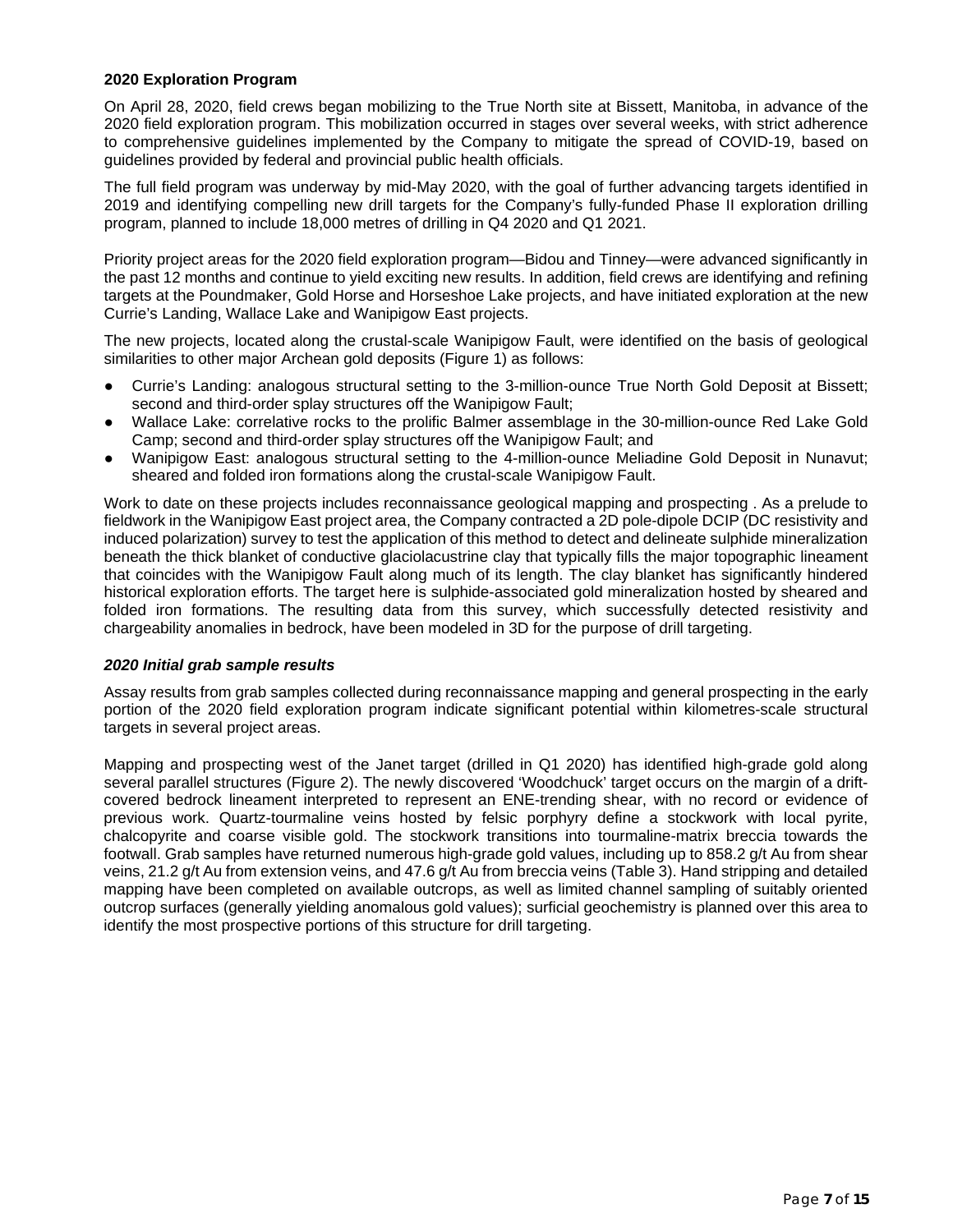**Figure 2: Detailed geology map of the Bidou and Tinney project areas, showing targets tested in the Phase I exploration drilling program, newly identified targets (yellow callouts), and major known or inferred structures.** 

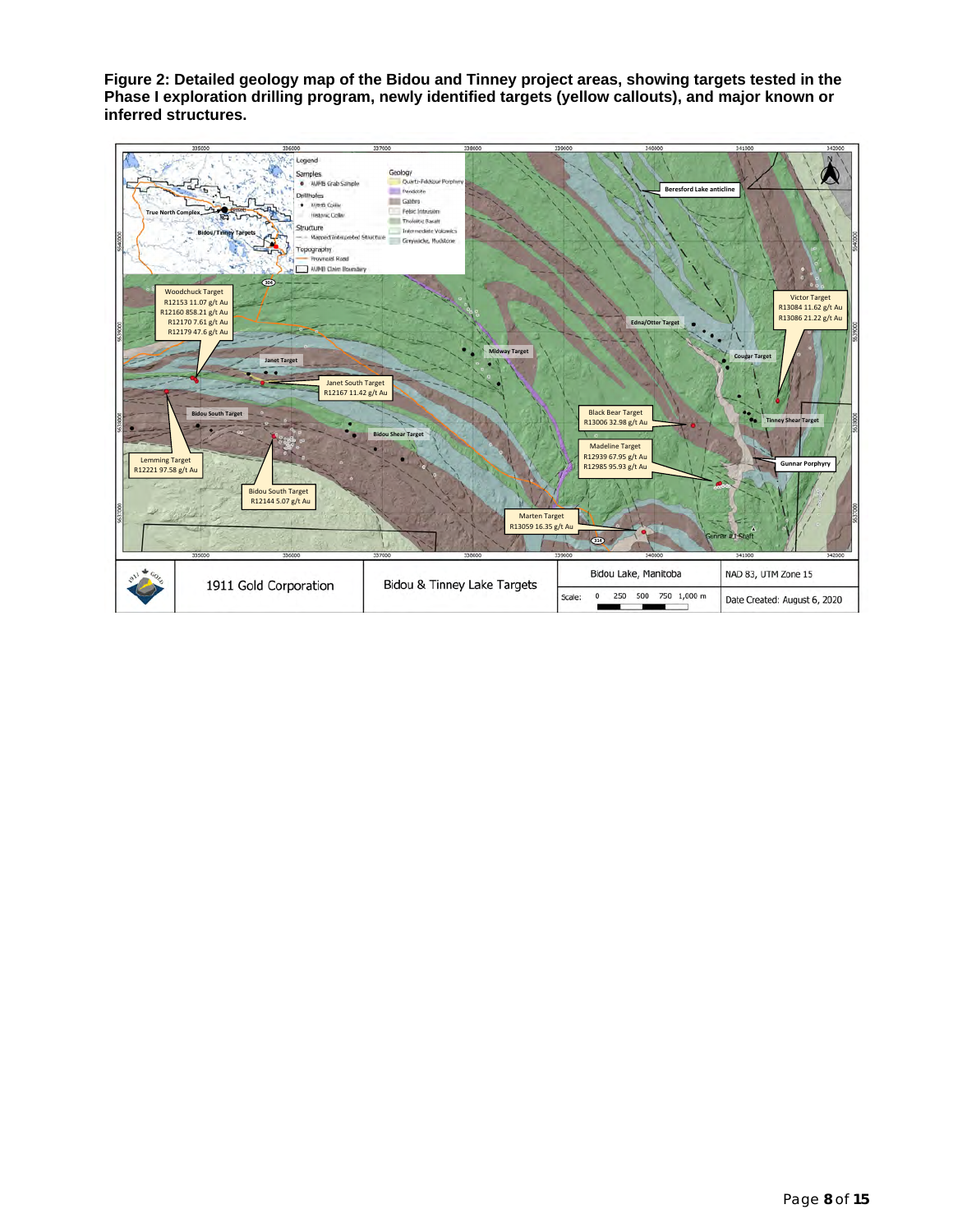|                                                                                   |        |                |                 |                    |                         | <b>True North</b> | <b>Actlabs</b> | <b>Actlabs</b> |
|-----------------------------------------------------------------------------------|--------|----------------|-----------------|--------------------|-------------------------|-------------------|----------------|----------------|
| Project                                                                           | Sample | <b>Easting</b> | <b>Northing</b> | Target/vein        | Vein type               | <b>FA-GRAV</b>    | <b>FA-GRAV</b> | FA MS          |
|                                                                                   |        |                |                 |                    |                         | (g/t Au)          | (g/t Au)       | (g/t Au)       |
|                                                                                   | R12167 | 335681         | 5638441         | Janet South*       | <b>Extension vein</b>   | 11.42             |                |                |
|                                                                                   | R12221 | 334623         | 5638346         | Lemming*           | Shear vein              | 97.58             |                |                |
|                                                                                   | R12144 | 335808         | 5637852         | <b>Bidou South</b> | Shear vein              | 5.07              |                |                |
| Bidou                                                                             | R12153 | 334941         | 5638478         | Woodchuck*         | Stockwork veins         | 11.07             | 11.30          |                |
|                                                                                   | R12160 | 334908         | 5638492         | Woodchuck*         | Stockwork veins         | 858.21            |                | 799.0          |
|                                                                                   | R12170 | 334957         | 5638457         | Woodchuck*         | <b>Extension veins</b>  | 7.61              | 21.20          |                |
|                                                                                   | R12179 | 334943         | 5638478         | Woodchuck*         | Breccia vein            |                   | 47.60          |                |
|                                                                                   | R13006 | 340429         | 5637968         | <b>Black Bear</b>  | Shear vein (muck pile)  | 32.98             |                |                |
|                                                                                   | R13059 | 339885         | 5636792         | Marten             | Shear vein              | 16.35             |                |                |
|                                                                                   | R12939 | 340706         | 5637318         | Madeline           | Shear vein              | 67.95             |                |                |
| Tinney                                                                            | R12985 | 340728         | 5637329         | Madeline           | Shear vein (muck pile)  | 95.93             |                |                |
|                                                                                   | R13084 | 341363         | 5638238         | Victor             | Shear vein              | 11.62             |                |                |
|                                                                                   | R13086 | 341363         | 5638244         | Victor             | Shear vein (fold hinge) | 21.22             |                |                |
| Currie's                                                                          | R13639 | 702275         | 5665281         | Unnamed*           | Shear veins             | 0.34              |                |                |
| Landing                                                                           | R13667 | 694388         | 5665288         | Unnamed*           | Shear vein              | 0.79              |                |                |
|                                                                                   | R12586 | 297101         | 5660681         | Eleanor            | Shear vein (muck pile)  | 250.22            |                |                |
|                                                                                   | R12607 | 299655         | 5659630         | Iron Horse East    | Shear vein              | 75.87             |                |                |
| Gold Horse                                                                        | R12716 | 299666         | 5659622         | Iron Horse East    | Shear vein              | 93.22             |                |                |
|                                                                                   | R12603 | 299079         | 5659884         | Iron Horse West    | Shear vein (muck pile)  | 32.74             |                |                |
|                                                                                   | R12618 | 299078         | 5659880         | Iron Horse West    | Shear vein              | 251.83            |                |                |
| Poundmaker                                                                        | R13462 | 306584         | 5664135         | Osprey             | Shear vein              | 9.74              |                |                |
|                                                                                   | R13464 | 306586         | 5664135         | Osprey             | Shear vein              | 6.48              |                |                |
|                                                                                   | R14034 | 331558         | 5657909         | Crown 10           | Shear vein (muck pile)  | 21.50             |                |                |
|                                                                                   | R13919 | 331749         | 5657150         | Higrade #1         | Shear vein (muck pile)  | 42.27             |                |                |
|                                                                                   | R13957 | 331746         | 5657147         | Higrade #1         | Shear vein              | 31.27             |                |                |
|                                                                                   | R13862 | 332282         | 5656289         | Smoky East         | Shear vein              | 55.54             |                |                |
| Wallace Lake                                                                      | R13866 | 332028         | 5655991         | Smoky South        | <b>Extension vein</b>   | 6.89              |                |                |
|                                                                                   | R13960 | 332185         | 5656028         | Smoky South        | Shear vein              | 31.23             |                |                |
|                                                                                   | R13961 | 332187         | 5656029         | Smoky South        | Shear vein              | 169.85            |                |                |
|                                                                                   | R13873 | 334916         | 5655718         | Unnamed            | Shear vein              | 27.05             |                |                |
|                                                                                   | R13874 | 334914         | 5655718         | Unnamed            | Shear vein (muck pile)  | 46.53             |                |                |
| Abbreviations: FA-GRAV, Fire Assay-Gravimetric; FA-MS, Fire Assay-Metallic Screen |        |                |                 |                    |                         |                   |                |                |
| Asterisk (*) following Target/vein name indicates new gold discovery              |        |                |                 |                    |                         |                   |                |                |

# **Table 3: Assay highlights from 2020 grab sampling in each of the project areas**

UTM coordinates for the Currie's Landing project are NAD83, Z14N; all others are NAD83, Z15N

Fieldwork at Tinney is focused on kilometre-scale structures in the core and southern limb of the Beresford Lake anticline, along the trend and to the west of the Gunnar porphyry, thus expanding the mapping, prospecting and surficial geochemistry coverage to the south and west of the area worked in 2019. Grab sampling of shear veins in historical prospect pits indicates localized high-grade gold in multiple structures (Figure 2), including 32.98 g/t Au from the Black Bear vein, 16.35 g/t Au from the Marten vein, 95.93 g/t Au from the Madeline vein, and 21.22 g/t Au from the Victor vein (Table 3). Outcrop stripping, mapping and surficial geochemistry continue in these areas to define priority drill targets within these structural trends.

In addition, the Company continues to receive strongly encouraging results from ongoing fieldwork on projects elsewhere within the Rice Lake exploration properties. At both the Gold Horse and Poundmaker projects (Figure 1), geological mapping within granodiorite-tonalite plutons has defined networks of intersecting brittle-ductile shears with local high-grade gold hosted by shear veins (e.g., Osprey, Iron Horse East, Iron Horse West and Eleanor; Table 3). The geometry, style and sense of movement of these shears is identical to structures in the True North mine, suggesting they formed in a similar stress field over the same time periods. Ongoing work is focused on 3D modeling of the shear networks and surficial geochemistry to define drill targets within kilometrescale structural corridors in both project areas.

At Wallace Lake (Figure 1), geological mapping and verification sampling of historical showings shows that high-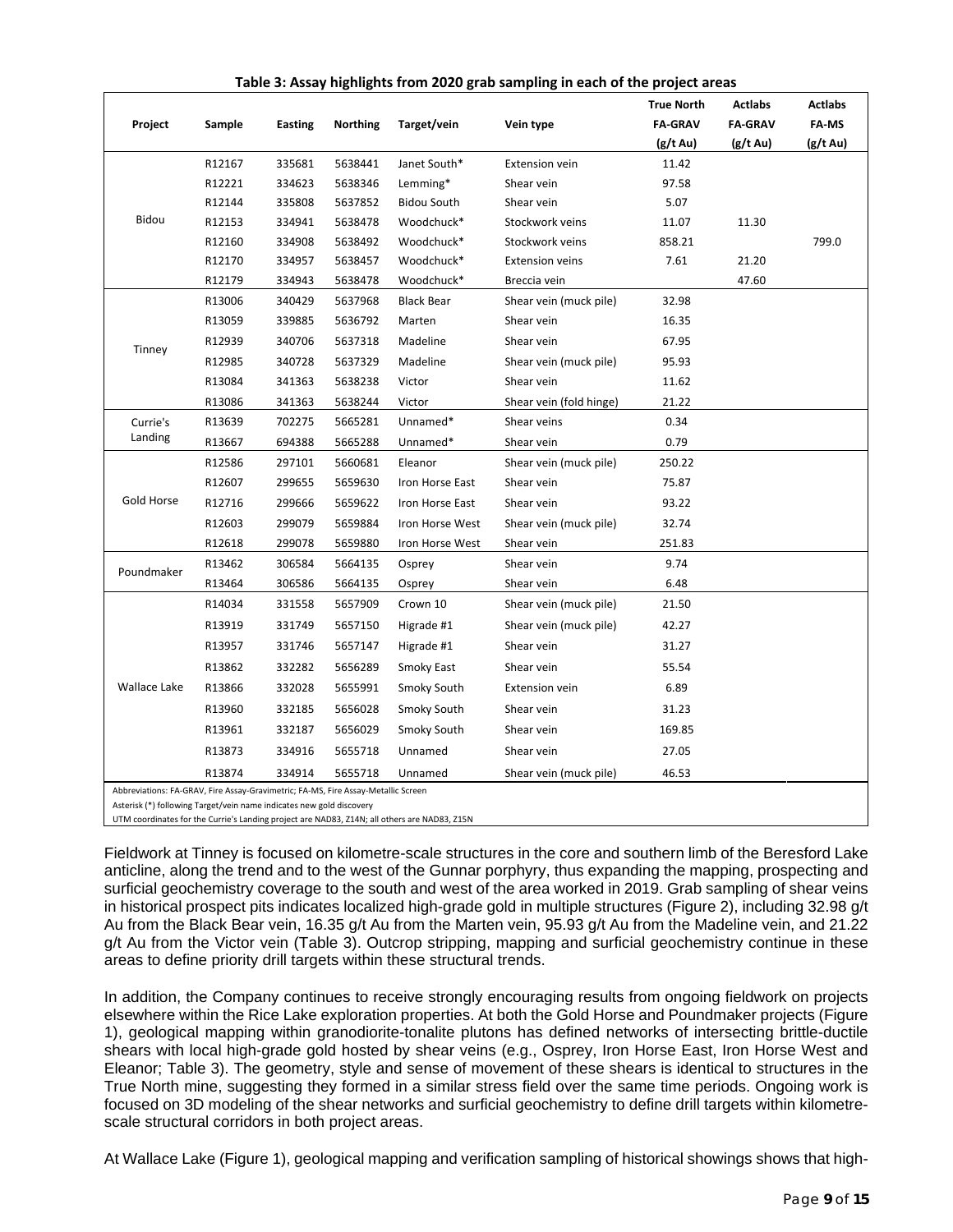grade gold occurrences are largely concentrated in the hinge and southern limb of a regional-scale fold (syncline) defined by a sequence of quartzite, iron formation, komatiite and iron-rich basalt that is equivalent in age to the prolific Balmer assemblage in the adjacent Red Lake gold camp. Reconnaissance mapping and prospecting has identified two areas for follow-up surficial geochemistry, to begin advancing this project towards drill targeting.

The Currie's Landing project is a true greenfield exploration play in the Rice Lake belt, having seen negligible exploration for gold, in part due to limited outcrop in key areas. Reconnaissance mapping and prospecting in 2020 has identified anomalous gold in several locations separated by large swaths of no bedrock exposure, suggesting significant, historically overlooked potential. Fieldwork is ongoing, extending into the poorlyaccessible southern portion of the project area, adjacent to the crustal-scale fault that defines the south margin of the Rice Lake belt.

# *2020-2021 Phase II exploration drill program*

Based on the results of the Phase I exploration drilling program, the Company anticipates follow-up drilling on six of the seven targets tested to date, focusing on delineating auriferous structures along strike and to depth down the interpreted plunge of mineralization. The Phase II exploration drilling program, currently planned to commence in Q4 2020, will include 10,000 metres of drilling to follow up results from Phase I in the Tinney and Bidou project areas, and 8,000 metres to test new targets in other project areas.

#### **Timmins properties**

The Company holds two highly prospective 100% owned properties in the Timmins-Porcupine Gold Camp of the Abitibi greenstone belt. The properties are located within a 30 kilometre radius of the city of Timmins, Ontario, in the prolific district of the same name – one of the richest goldfields in the world with over 70 million ounces of past gold production from deposits arranged along the crustal-scale Porcupine-Destor Fault. The Tully property, 458 hectares in area, is located 25 kilometres northeast of Timmins and has areas of mineralization that have been the focus of several drilling campaigns since its discovery in 1969. The mineralization at Tully appears to be located along a major splay of the Porcupine-Destor Fault, referred to as the Pipestone Fault, and is located 2 kilometres southwest of the Bradshaw Gold Project of Gowest Gold Ltd., currently being evaluated for development. The Denton-Keefer property, located 30 kilometres southwest of Timmins, is immediately adjacent to paved highway 101. The property (2,106 hectares in area) covers a 6.5-kilometre-long section of the Abitibi greenstone belt, including a portion of the Porcupine-Destor Fault. It is thus situated in a highly-prospective setting, geologically similar to those hosting supergiant gold deposits in the Timmins-Porcupine Gold Camp, and is strategically positioned between Pan American Silver's Timmins West mine and GFG Resources' Pen Gold exploration project. In early 2020, the Company initiated a comprehensive compilation of available data for both properties in order to guide corporate strategy and future exploration.

In part due to the COVID-19 pandemic, the Company does not anticipate initiating exploration activities on either of its properties in the Timmins district in 2020 and has applied for an Exclusion of Time for assessment work under Ontario's relief plan relating to COVID-19; however, compilations are continuing for both properties in order to guide the design and implementation of future exploration programs.

#### **Apex property**

The 100% owned Apex exploration property is located 15 kilometres southeast of the town of Snow Lake (570 kilometres north of Winnipeg) in north-central Manitoba and consists of 5 mining claims, totaling 752 hectares. The Apex property is situated in the Paleoproterozoic Flin Flon greenstone belt, one of the most prolific mining districts in the world, with world-class gold-rich volcanogenic massive sulphide (VMS) and orogenic gold deposits. The Apex property contains two significant gold occurrences spatially associated with the contact between the Burntwood assemblage and the Rex Lake pluton, with most of the mineralization discovered to date hosted within or adjacent to the outer margin of the pluton. Two distinct styles of mineralization are apparent. In 2019, the Company completed a small program of geological mapping, prospecting and surficial geochemical surveys (humus and black spruce bark), focused on historical showings on the Apex Property. Reconnaissance grab samples yielded a number of high-grade gold assays, demonstrating that there is considerable potential for high-grade gold mineralization on the property, comparable to the adjacent Laguna property to the immediate south, on the opposite side of the Crowduck Bay Fault. The Laguna property includes the historic Rex-Laguna gold mine, which produced 60,000 ounces of gold between 1936 and 1940, with an average grade of 16.7 g/t Au, making it the highest-grade gold mine in Manitoba.

# **REVIEW OF FINANCIAL RESULTS**

During the six months ended June 30, 2020, the Company generated a loss of \$6.4 million compared to a loss of \$7.9 million for 2019, primarily due to a \$2.5 million decrease in production costs as a result of shutting down the underground care and maintenance in 2019 as well as the delayed startup of the milling operations. This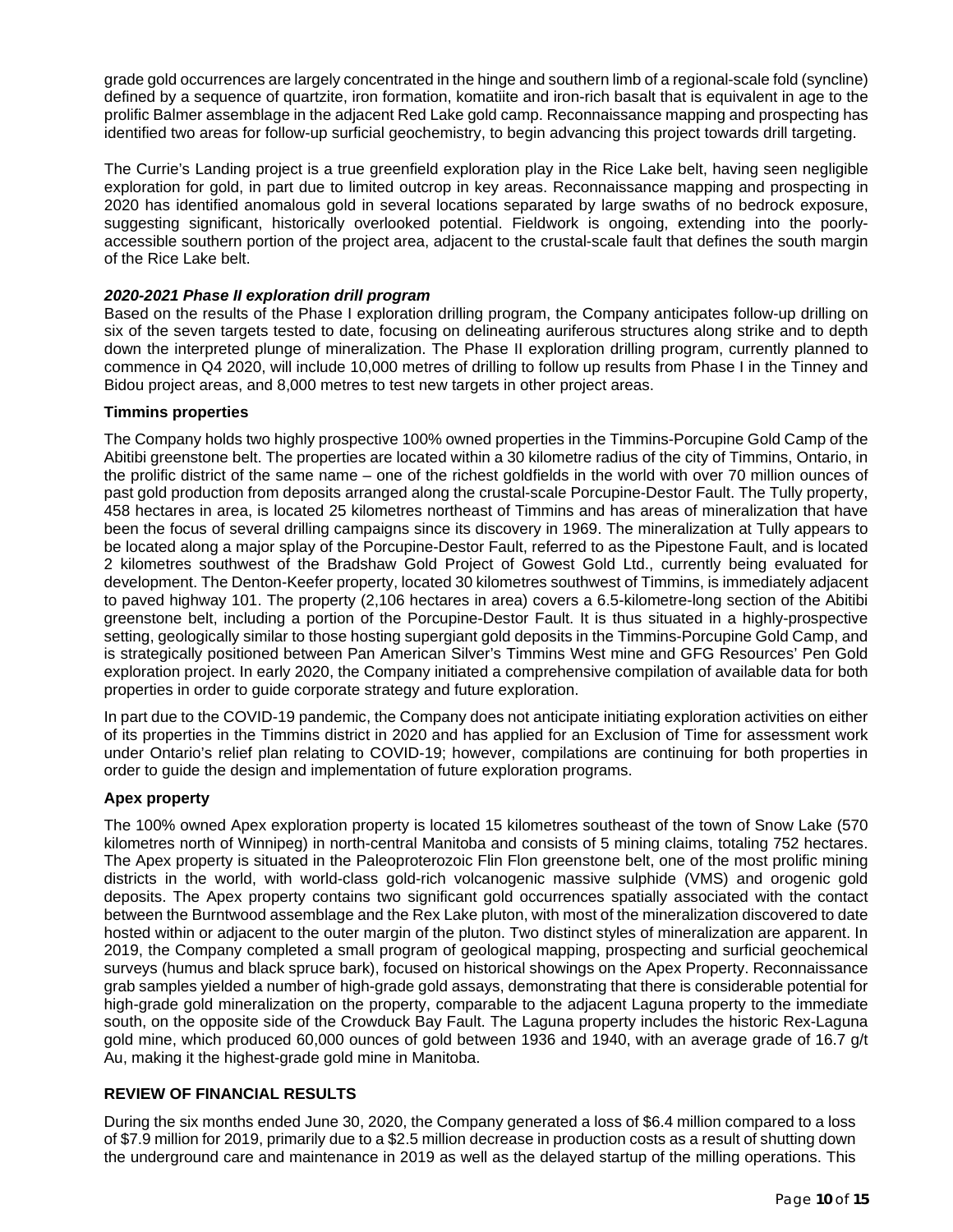was offset by a \$0.9 million increase in exploration expense as the Company completed the 2019/2020 Phase 1 drilling program during the Q1 2020.

## **Revenue**

During the six months ended June 30, 2020, the Company received net proceeds of \$0.3 million from 194 gold ounces recovered from mill cleanup completed in early March. During the same period in 2019, the Company sold 433 gold ounces, 63 ounces from inventory and another 370 ounces from April and May production, for total proceeds of \$0.8 million. As a result of the delayed tailings re-processing startup, the first shipment of gold in 2020 occurred in July versus June in the prior year.

#### **Cost of sales**

Cost of sales includes the periods where the mill is on seasonal care and maintenance and, in prior years, the cost of maintaining the underground mine complex. For Q2 YTD 2020 the Company incurred \$4.6 million in operating costs, including \$1.2 million of depreciation and depletion, compared with \$7.1 million during Q2 YTD 2019 (including \$1.8 million of depreciation and depletion). The decrease primarily arises from the cessation of ongoing care and maintenance activities for the underground mine on October 5, 2019, reducing Q2 YTD 2020 costs by \$0.8 million from the same period in 2019. The remaining reduction in costs arises from the delayed startup of tailings re-processing operations, resulting in a \$0.3 million reduction in direct tailings reprocessing costs, and lower utility and propane costs at site (\$0.4 million) resulting from lower utility rates and heating requirements. The Company also received \$0.3 million from the Canadian Emergency Wage Subsidy program for the months of March and April, offsetting operating payroll costs during the six months ended June 30, 2020.

The decrease in depreciation and depletion is a result of equipment dispositions in 2019, reducing the average capital asset balance in Q2 YTD 2020 compared with Q2 YTD 2019.

#### **General and administrative costs**

General and administrative costs remained consistent at \$0.8 million for both Q2 YTD 2020 and Q2 YTD 2019.

#### **Other expense**

#### *Flow through premium recovery*

The Company recognized a flow-through premium recovery of \$0.7 million during Q2 YTD 2020 from the qualifying Canadian exploration expenses incurred related to the March 5, 2019 private placement (Q2 YTD 2019 - \$0.2 million related to the September 19, 2018 and \$0.6 million related to the March 5, 2019 private placements).

#### **QUARTERLY RESULTS**

The following selected financial information is a summary of the eight most recently completed quarters up to June 30, 2020.

| Quarter Ended<br>(\$ amounts in '000's) | <b>Jun 30,</b><br>2020 |         |  |         |  |         |    |       | <b>Mar 31.</b><br>2020 |         | Dec 31.<br>2019 |              | <b>Sept 30.</b><br>2019 |              | <b>Jun 30.</b><br>2019 |  | <b>Mar 31.</b><br>2019 |  | Dec 31.<br>2018 |  | <b>Sept 30,</b><br>2018 |
|-----------------------------------------|------------------------|---------|--|---------|--|---------|----|-------|------------------------|---------|-----------------|--------------|-------------------------|--------------|------------------------|--|------------------------|--|-----------------|--|-------------------------|
| Gold sold (ounces)                      |                        |         |  | -       |  | 2.711   |    | 3.133 |                        | 370     |                 | 63           |                         | 3.580        | 240                    |  |                        |  |                 |  |                         |
| Revenues                                |                        | 272     |  | -       |  | 5.320   |    | 6.181 |                        | 669     |                 | 110          |                         | 5.774        | \$394                  |  |                        |  |                 |  |                         |
| Comprehensive Income (Loss)             | \$.                    | (2,532) |  | (3,880) |  | (1,180) | -S | 1,230 | \$.                    | (3,858) | -S              | $(4,027)$ \$ |                         | $(5,475)$ \$ | (13,656)               |  |                        |  |                 |  |                         |

During 2018 the Company operated as a subsidiary of Klondex until July 20, 2018 when, pursuant to the terms the Arrangement Agreement, 1911 Gold shares were distributed to existing Klondex shareholders and the Company commenced operating on a standalone basis. During Q3-2018 and Q4-2018, the Company continued to re-process tailings from the tailings impoundment facility, milling a total of 137,556 tonnes with an average grade of 0.9 g/t at a 73% recovery rate, producing 3,166 ounces of gold for the period. On December 13, 2018, the Company suspended the operations due to the onset of winter, completing the Company's planned 2018 operating season. The Company also recorded a \$9.7 million write down on underground mine development costs during this period, based on the assessment that previous mine plans were no longer economic.

The seasonal shutdown extended from December 2018 through the first quarter of 2019, during which time the Company carried out required maintenance and a full clean-out of the mill facilities. The Company received total proceeds of \$0.9 million in Q3 2019 from the 470 ounces recovered from the mill cleanup. Tailings operations recommenced on April 26 and were shut down early on October 1, 2019 due to the heavy rain and early onset of winter conditions. During the five months of operations True North processed 222,134 tons containing 6,081 ounces of gold.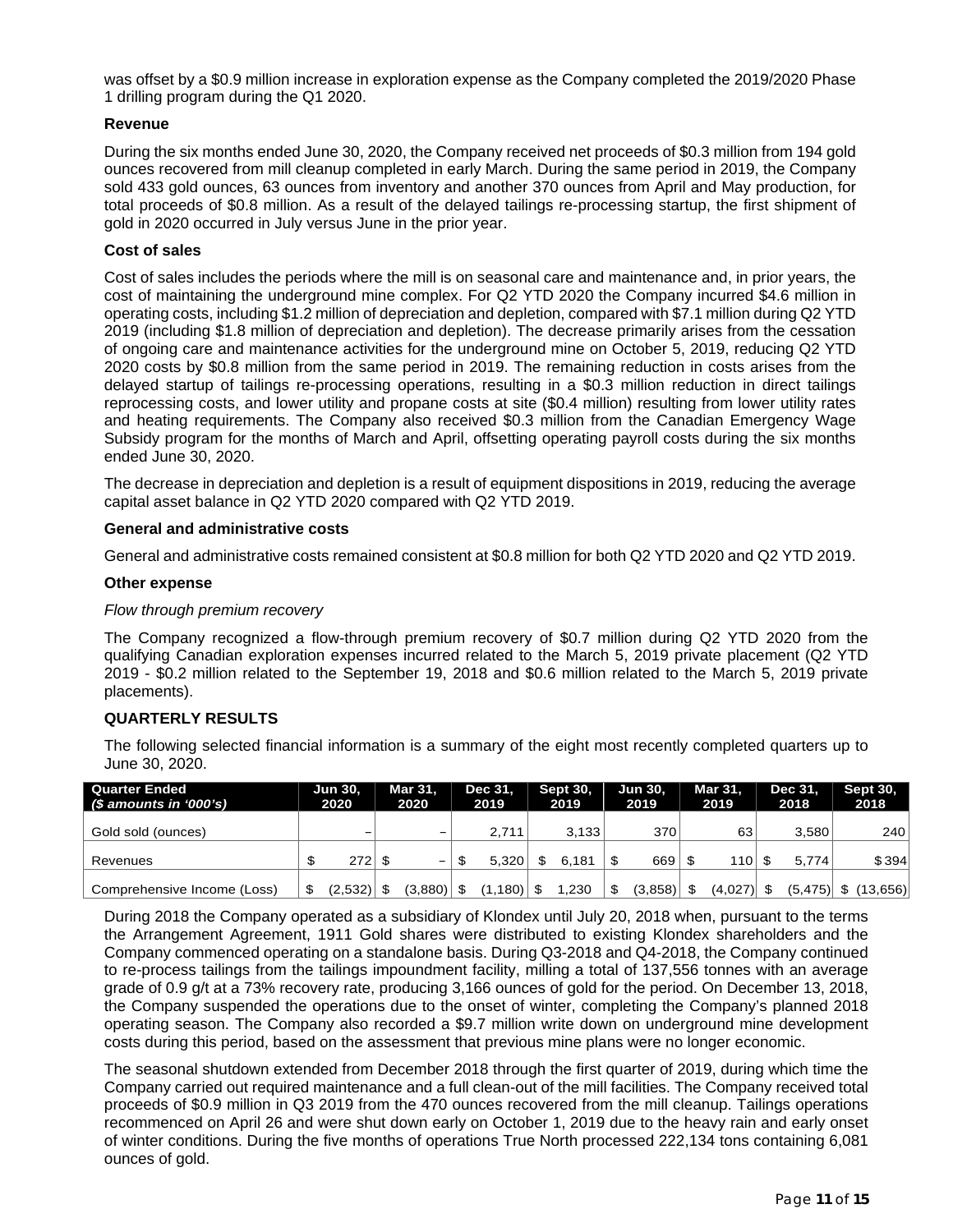During the first four months of 2020, the Company continued to operate on care and maintenance and complete required annual maintenance on the mill facility and surface equipment. This included the cleanup and recovery of residual gold ounces in areas that had not been covered in the 2019 cleanup, providing net proceeds of \$0.3 million from the recovery of 194 ounces of gold. On March 20, 2020, in response to the increasing risk of outbreak of Sars-CoV-2, the Company reduced on site personnel to minimum care and maintenance levels and initiated a work from home policy for all corporate and exploration personnel. A phased return to site was implemented late in early May, based on the significant reduction in COVID-19 cases within Manitoba, and the 2020 tailings re-processing season commenced operations on May 21, 2020 once all Manitoba based personnel were able to return to site.

# **LIQUIDITY AND CAPITAL RESOURCES**

| $$$ amounts in '000's)           | June 30<br>2020 | December 31<br>2019 |
|----------------------------------|-----------------|---------------------|
| Cash                             | \$<br>2.797     | \$<br>9,630         |
| Total current assets             | 5,535           | 11,478              |
| Total assets                     | 41,149          | 48,381              |
| <b>Total current liabilities</b> | 1,227           | 2,192               |
| <b>Total liabilities</b>         | 3,944           | 4,822               |
| Total equity                     | 37,205          | 43,559              |

The Company is currently focused on maximizing cashflow by re-processing tailings to support the ongoing operating costs of True North as well as exploration activities in the region. Tailings re-processing operations are seasonal, running primarily from April to November, with startup delayed an additional six weeks as the Company reduced onsite personnel to minimize the risk of Sars-CoV-2 outbreak. During the shutdown period (142 days), the Company carried out annual maintenance in preparation for the 2020 operating season as well as performed enhanced sanitation on all living and working areas at the site. Additional personnel have been added as well to permanently maintain these increase sanitation levels during the operating period. The operations continued to experience a negative cashflow throughout the six months ended June 30, 2020, with the first shipment of gold from site delayed until early July, compared with June in 2019, due to the delay in restarting the re-processing of tailings. The Company also completed the 2019/2020 phase 1 drilling program during Q1 2020 and commenced the field exploration season in May 2020, using \$1.8 million in cash from the 2019 flow-through financing during the six months ended June 30, 2020.

Material increases or decreases in the Company's liquidity and capital resources will be substantially determined by the success or failure of the Company's operations, exploration, and development programs, as well as the ability to obtain equity or other sources of financing, and the price of gold. To date, exploration on the Company's mineral claims in the Rice Lake district has been funded primarily from funds raised in financing activities. This exploration activity is expected to identify additional resources to provide future sources of ore feed for the True North milling facility.

As at June 30, 2020, the Company had cash and cash equivalents of \$2.8 million (December 31, 2019 – \$9.6 million) and working capital of \$4.3 million (December 31, 2019 – \$9.3 million). During the six months ended June 30, 2020, the Company lost \$5.6 million (2019 - \$3.8 million) from operating, exploration, and investing activities, excluding working capital changes.

On July 14, 2020, the Company completed a private placement by issuing 8,200,000 flow-through common shares for gross proceeds of \$5,208,000. The Flow-Through Shares were issued in two tranches with tranche one consisting of 4,275,000 Flow-Through Shares (the "Premium FT Shares") issued to purchasers resident in Manitoba at a price of \$0.75 per Premium FT Share for aggregate gross proceeds of \$3,206,250 and tranche two consisting of 3,925,000 Flow-Through Shares (the "National FT Shares") issued to purchasers resident outside of Manitoba at a price of \$0.51 per National FT Share for aggregate gross proceeds of \$2,001,750.

Management considers the Company's liquidity position at June 30, 2020, comprised of cash and cash equivalents, together with cash flows from operations, enough to support the Company's normal operating requirements, exploration plans, and capital commitments on an ongoing basis.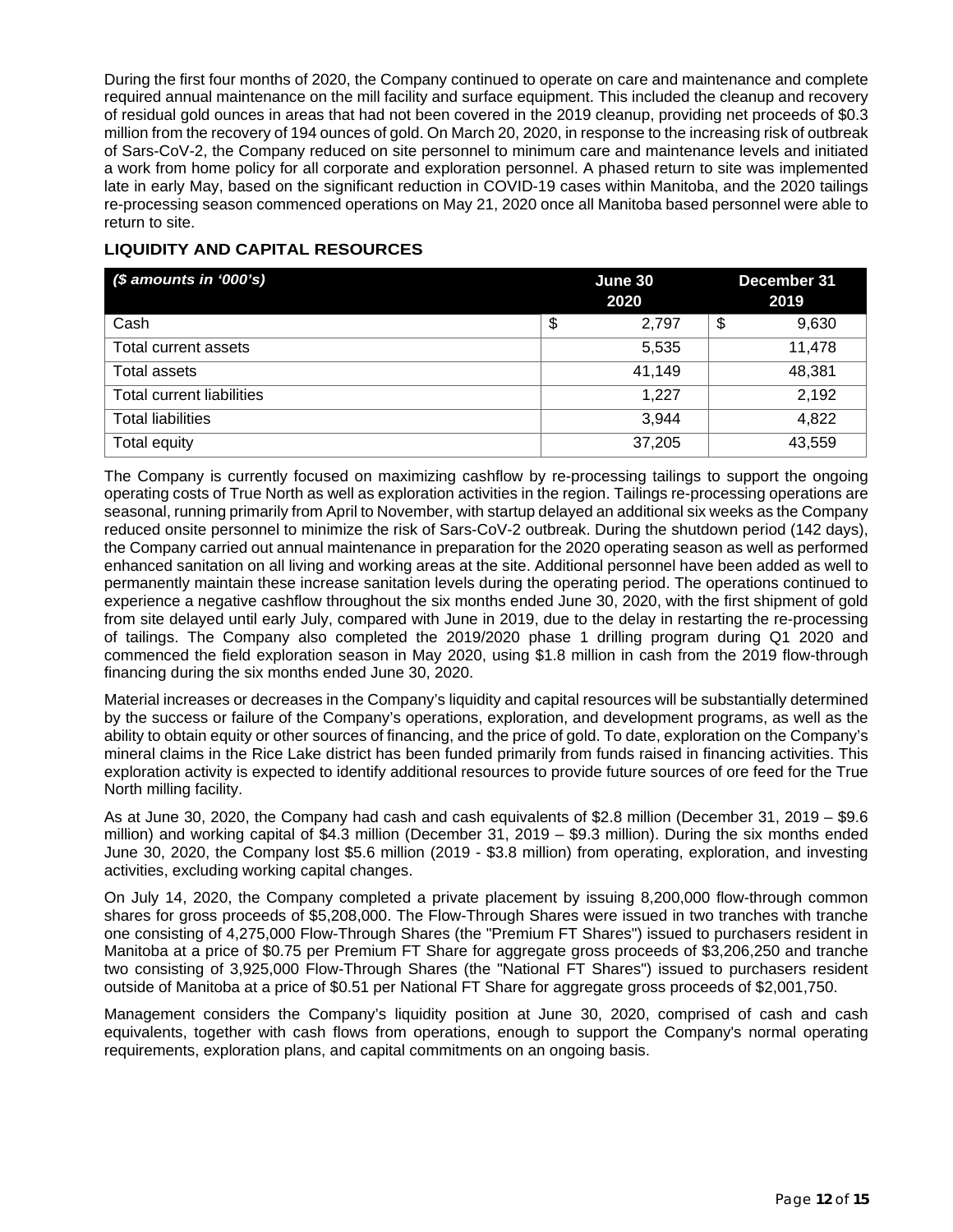# *Outstanding Share Data*

| Authorized: an<br>unlimited number of<br>common shares without<br>par value | <b>Common shares</b><br>issued and<br>outstanding | <b>Stock Options</b> | <b>Restricted</b><br><b>Share Units</b> | <b>Warrants</b> |
|-----------------------------------------------------------------------------|---------------------------------------------------|----------------------|-----------------------------------------|-----------------|
| Outstanding as at<br>August 19, 2020                                        | 46,395,730                                        | 2,960,000            | 213.330                                 | 2,990,233       |

# **FINANCIAL INSTRUMENTS**

The Company's activities potentially expose it to a variety of financial risks, including liquidity risk, interest rate risk, foreign exchange currency risk, and commodity price risk.

#### *Liquidity Risk*

Liquidity risk is the risk that the Company will not be able to meet its financial obligations when they become due. As at June 30, 2020, the Company had working capital (current assets less current liabilities) of \$4.3 million. Management believes that the Company has sufficient financial resources to meet its obligations as they come due.

#### *Interest Rate Risk*

Interest rate risk is the risk that the fair value of future cash flows of a financial instrument will fluctuate due to changes in market interest rates. The Company has cash balances, interest-bearing bank accounts and no interest-bearing debt.

## *Foreign Exchange Risk*

The Company's Canadian entities have a Canadian dollar functional currency. Foreign currency risk is the risk that future cash flows will fluctuate because of changes in foreign exchange rates. The Company's historical foreign currency gains and losses primarily relate to amounts on intercompany loan balances and US dollar transactions with vendors.

#### *Commodity Price Risk*

The Company is exposed to the risk of fluctuations in prevailing market commodity prices on the gold it produces. As of June 30, 2020, the Company itself had not entered into any agreements to mitigate its exposure to market price risk.

## **CONTRACTUAL OBLIGATIONS**

The following table provides our gross contractual obligations as of June 30, 2020 (in thousands):

|                               | Less than<br>1 year | 1-3 years                | 3-5 years |   | More than <b>M</b><br>5 years |    | <b>Total</b> |
|-------------------------------|---------------------|--------------------------|-----------|---|-------------------------------|----|--------------|
| <b>Reclamation obligation</b> |                     | $\overline{\phantom{a}}$ | —         | w | 9.824                         | J. | 9.824        |

The amounts shown above represent undiscounted amounts not reflective of inflation, see Note 9 *Reclamation obligation* for additional details.

#### **OFF-BALANCE SHEET ARRANGEMENTS**

The Company has no off-balance sheet arrangements.

## **RELATED PARTY TRANSACTIONS**

The key management personnel include those persons having authority and responsibility for planning, directing, and controlling the activities of the Company as a whole. The Company has determined that key management personnel consist of executive and non-executive members of the Company's Board of Directors and corporate officers.

During the three and six months ended June 30, 2020 and 2019, the Company incurred the following charges by directors and officers of the Company and by companies controlled by directors and officers of the Company. All fees have been reported as general and administrative expenses, with the exception of \$95 of salaries and wages that was included in exploration expense (2019 - \$nil).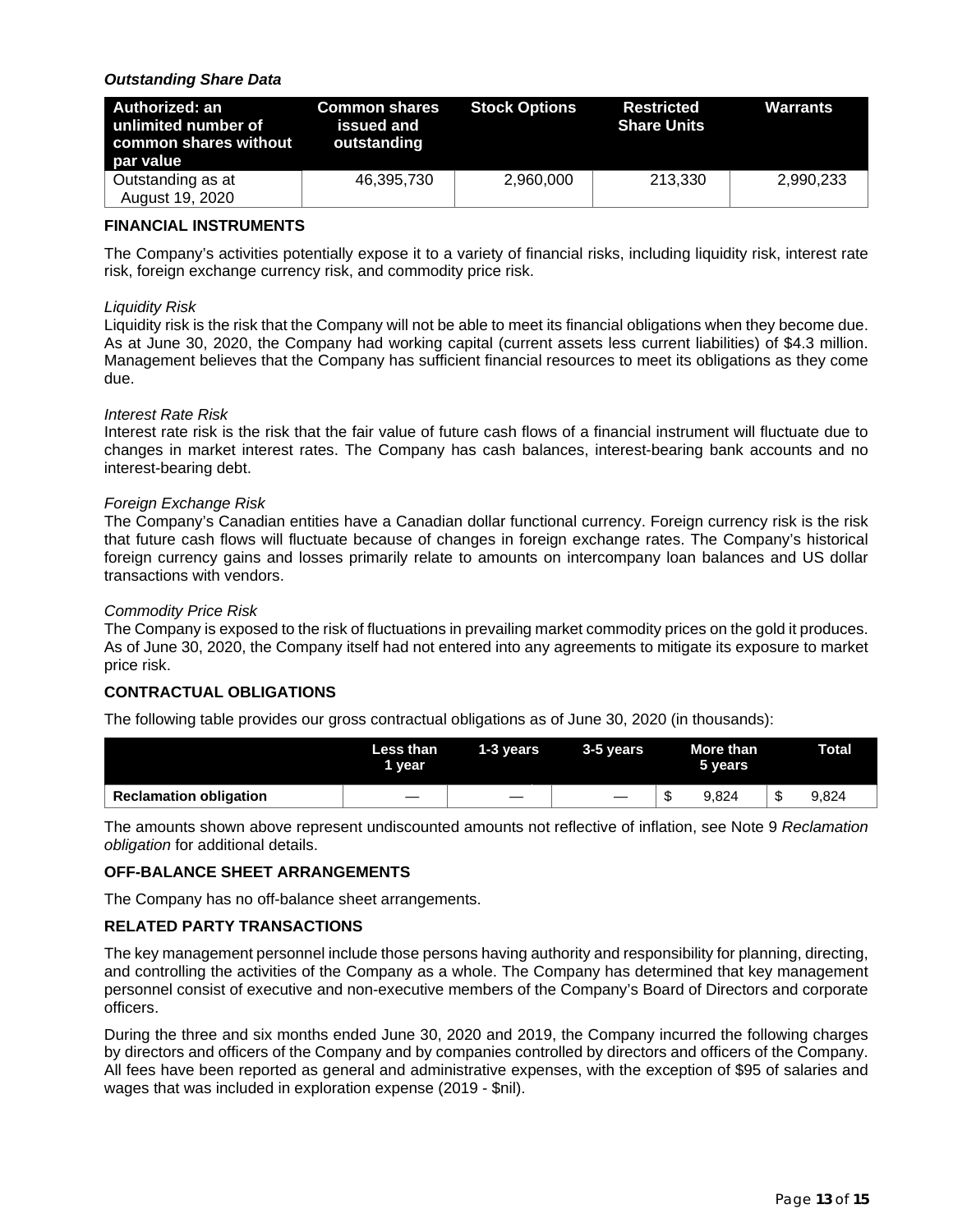|                         | Three months ended June 30 |      |     | Six months ended June 30 |      |    |      |  |  |  |
|-------------------------|----------------------------|------|-----|--------------------------|------|----|------|--|--|--|
| $($$ amounts in '000's) | 2020                       | 2019 |     |                          | 2020 |    | 2019 |  |  |  |
| Salaries and wages      | \$<br>166                  | \$   | 157 | \$                       | 477  | \$ | 304  |  |  |  |
| Professional fees       |                            |      | 6   |                          |      |    |      |  |  |  |
| Directors' fees         | 46                         |      | 46  |                          | 92   |    | 86   |  |  |  |
| Management fees         |                            |      |     |                          |      |    | 13   |  |  |  |
| Share-based payments    | 25                         |      | 58  |                          | 56   |    | 162  |  |  |  |
| Total                   | \$<br>167                  | \$   | 267 | \$                       | 625  | \$ | 576  |  |  |  |

# **OUTLOOK**

The Company will continue to take a systematic, multi-disciplinary approach to advance its exploration properties in Manitoba and Ontario. The methodology employed in 2019 proved to be highly successful in identifying viable drill targets and will continue to be modified and enhanced as more data becomes available. The presence of significant gold intercepts in 27 out of 28 drillholes completed during the Phase 1 exploration drilling program not only supports the exploration model but also confirms the exploration potential of these areas.

Near-term, the focus will continue to be on the Company's Rice Lake exploration properties. The 2020 field exploration program commenced in early May and continues to advance the five projects worked during the 2019 program. Over the coming months, data from the Phase I drilling program will be integrated with results from the 2020 field program to further advance drill-ready targets. Work will also continue on the three new highpriority projects along the crustal-scale Wanipigow Fault, including the Currie's Landing, Wallace and Wanipigow East projects, in order to efficiently advance these projects to the stage of drill targeting.

The Company expects to commence drilling Q4 2020, following the 2020 field season and continuing through to March 2021. Based on results of the Phase I program, several targets in both the Bidou and Tinney project areas merit additional drilling, with approximately 10,000 metres of drilling currently planned for the Phase II program on these projects. The Company also plans to test the targets that were developed in 2019 but were inaccessible during the Phase I drilling program due to poor freeze-up and resulting issues with ground access; specifically, in the Horseshoe and Poundmaker project areas. In addition, the Company anticipates that several new targets identified during the 2020 field exploration program will advance to drill targeting, and has allocated approximately 8,000 metres of drilling for this purpose.

The Company will continue to compile, process, and interpret information for its other exploration properties, focusing on the highly prospective Denton-Keefer and Tully properties located in west Timmins, Ontario, and on the Snow Lake (Apex) property in Manitoba.

The 2020 tailings re-processing operations commenced on May 20, 2020, after a four-week delay as the Company kept the operations at minimal care and maintenance levels in order to reduce the possible outbreak of COVID-19 infection within the local communities. This six-week delay will reduce the overall expected tonnage for 2020, however the Company expects to process approximately 1,250 tonnes per day once operations have normalized, at an average grade of 0.7 grams per tonne. The Company is focusing on higher priority areas, including areas the operations were unable to access due to the early shutdown in 2019, and should be able to process between 185,000 and 210,000 tonnes during the operating season, assuming weather conditions remain favourable.

# **CRITICAL ACCOUNTING ESTIMATES**

The preparation of the Company's consolidated financial statements requires management to make estimates and assumptions. These estimates and assumptions affect the reported amounts of assets and liabilities; the disclosure of contingent assets and liabilities; as well as, the reported expenses during the reporting period. Such estimates and assumptions affect the determination of the carrying value and the recoverability of exploration and evaluation assets and the inputs used in calculating the fair value of share-based payment expense. Management re-evaluates its estimates and assumptions on an ongoing basis; however, due to the nature of estimates, actual amounts could differ from its estimates. The most critical accounting estimates upon which the Company depends are those requiring estimates of reserves and resources, future recoverability of assets, future costs for reclaiming areas of operations, and assumptions around future commodity prices.

# **DISCLOSURE CONTROLS AND PROCEDURES**

The Company's certifying officers are responsible for ensuring that processes are in place to provide them with sufficient knowledge to support the representations they are making in their certificates regarding the absence of misrepresentations and fair disclosure of financial information. Investors should be aware that inherent limitation on the ability of certifying officers of a venture issuer to design and implement on a cost-effective basis